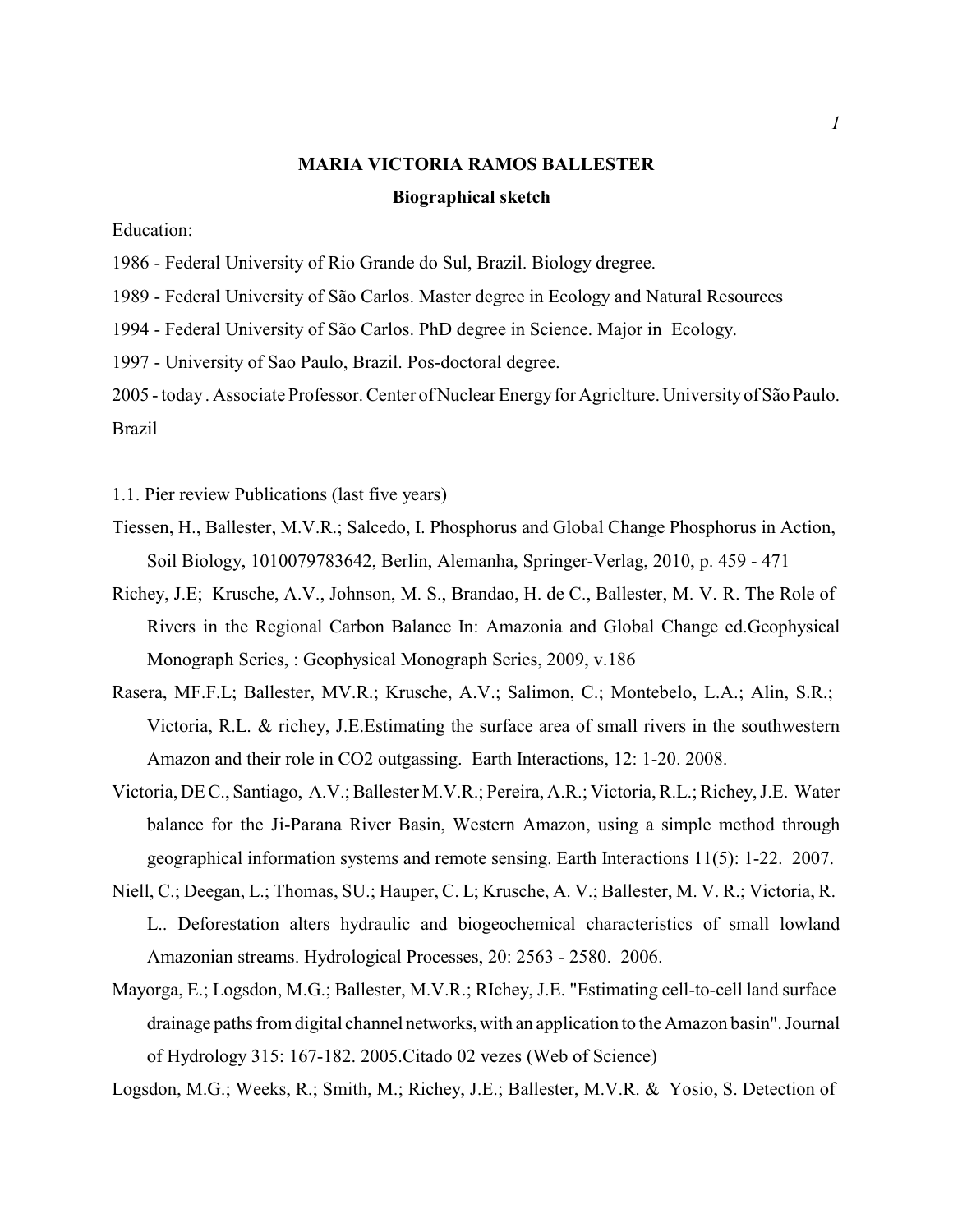Mesoscale Seasonal and Inter-annual Variation In Vegetation of the amazon Basin. Earth Interactions, 9: 25.1-16. 2005.

- Thomas, S M ; Neill, C ; Deegan, L A ; Krusche, A V ; Ballester, M V R ; Victoria, R. L. . Influences of land use and stream size on particulate and dissolved materials in a small amazonian stream network. Biogeochemistry, 68 (2): 135-151. 2004.
- Bernardes, M C ; Martinelli, L A ; Krusche, A V ; Gudeman, J. ; Moreira, M Z ; Victoria, R. L. ; Ometto, J P H B ; Ballester, M V R ; Aufdenkampe, A K ; Richey, J E ; Hedges, J. I.. Riverine organic matter composition as a function of land use changes, Southwest Amazon. Ecological applications, 14 (4): S263-S279. 2004.
- Ballester, M.V.R.; Victoria, D. DE C.; Coburn, R.; Krusche, A.V.; Victoria, R.L.; Richey, J.E.; Logsdon, M.G.; Mayorga, E. & Matricardi, E. "A Remote Sensing/GIS-based physical template to understand the biogeochemistry of the Ji-Paraná River Basin (Western Amazônia)". *Remote Sensing of the Environment, 87 (4)*: 429-445. 2003.
- Richey, J.E.; Melack, J.M.; Aufdenkampe, A.K.; Ballester, M.V. & Hess, L.L. "Outgassing from Amazonian rivers and wetlands as a large tropical source of atmospheric CO<sub>2</sub>". *Nature, 416*: 617-620. 2002.
- 1.2. Patents or registered software nothing to declare.
- 1.3. Numeric indicators of academic productivity :
- Pier review articles: 51
- Book chapters: 04
- Master Thesis: 08
- PhD Dissertations: 04
- 2.1. Ongoing grant list
- The role of the Amazonian fluvial systems in the regional and global carbon balance: CO2 evasion and interactions among terrestrial and aquatic ecosystems. PI: Reynaldo Luiz Victoria (Coordinator). 2004 - 2008. U\$ 400,000.00, FAPESP 03/13172-2.
- Use of treated sewage by biological processes in agricultural soils. PI: José Adolpho Melfi